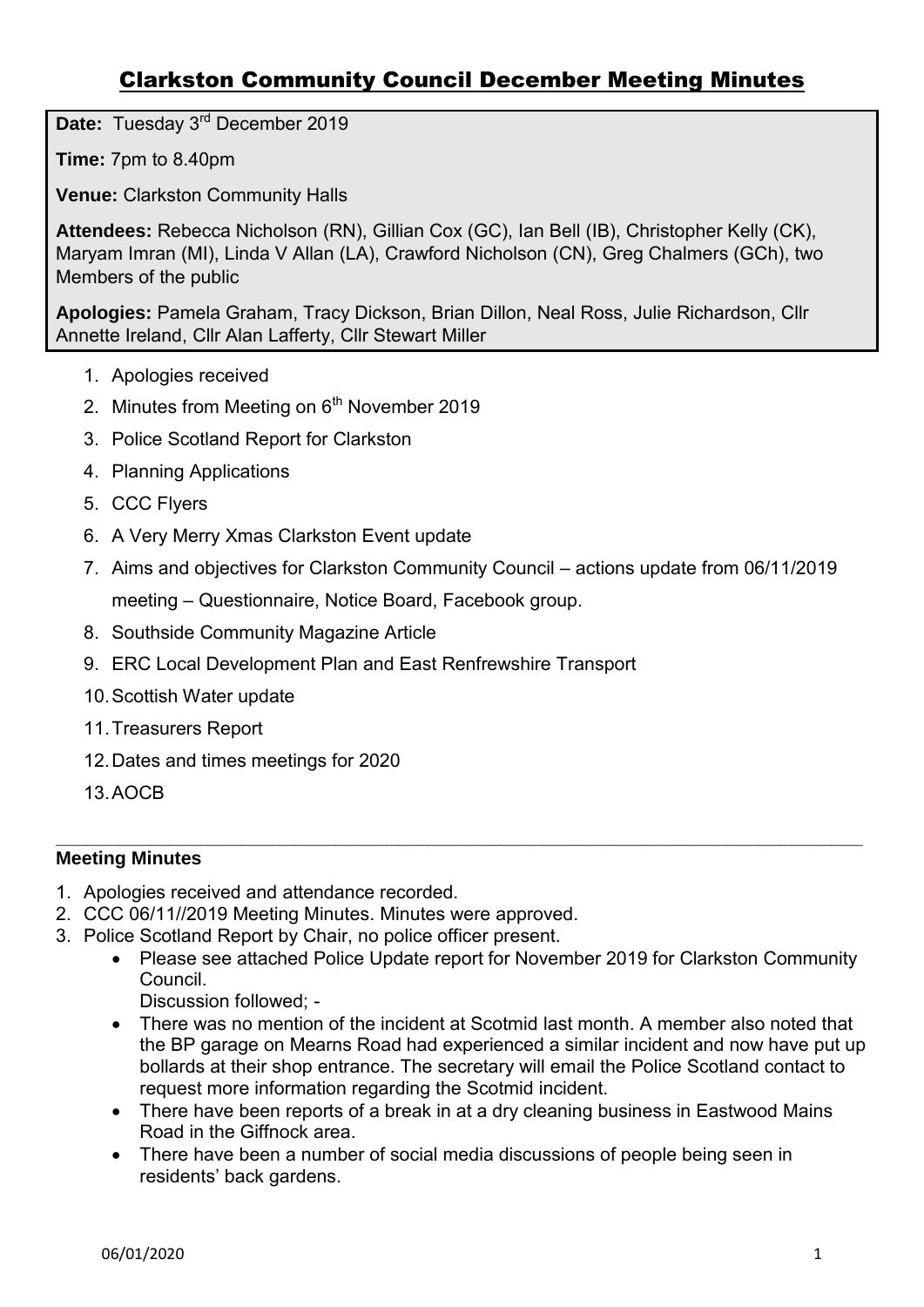- A CC member also raised awareness that a stranger had walked into their home Neighbours told the member the same thing had happened for them. Residents should contact 101 to report any such incidents.
- There has been feedback that it would be helpful if our meetings took place on the same day each month, e.g. first Wednesday, to aid planning and regular attendance. The Chair proposes we commit to this and all members present agree to this being the first Wednesday of the month outwith school holiday periods. Secretary will contact police with future dates.
- 4. Planning Applications The Chair explained that CCC receive a weekly list of planning applications with a period of 7 days to request formal consultation on any application. It would be anticipated these would be applications of genuine community interest. The CC would still be expected to respond within the standard consultation period, no special arrangements are generally envisaged, though flexibility can be applied for complex cases etc. Where there is a major / large scale application that will affect amenity in the CCC area, the Planning Principal at ERC has confirmed to the Chair that the CC would be automatically consulted as a statutory right (Town and Country Planning (Development Management Procedure) (Scotland) Regulations 2013 under Schedule 5. It was requested that a member take responsibility of looking over the weekly lists and identifying any applications of such interest. GC will take on this duty and was thanked for doing so.

It was noted that local authorities do vary on practice with Community Councils.

- Chair raised awareness of email communication with a local resident and their objection to a local development plan from the Weekly Planning List dated  $8<sup>th</sup>$ November 2019 for an application where building has taken place and it was a retrospective application for business use. It is currently class 4 under the Town and Country Planning (Use Classes) (Scotland) (Order) 1997 The order has 11 Classes and the application is now applying for use as Class 11 commercial space for indoor leisure/gym facility. The resident was present at this part of the meeting as a member of the public.
- The resident is a residing neighbor who has submitted a full objection to ERC on various grounds (available on the planning portal of the ERC website), some of which they detailed.
- Chair states that if we wish to make comment, we must do so as soon as possible to meet the response timeline from ERC and it would be treated as a consultation response. Following their comments, the resident was thanked for attending and advised that the CC would discuss the matter. They left at this point.
- There is various feedback from members as follows:
	- o How would the planning department implement and monitor standards and adherence if planning permission was granted?
	- o It has been stated by the applicant that 121 Clarkston Scout Hall car park on Aidans Brae could be used after a conversation with one of the Scout Leaders. It has been clarified by 121 Clarkston Scout Group that this will not be the case as the car park is used by the Scout Group members and scouts as well as services and their patrons who pay a hire to121 Clarkston Scout group for use of the hall. Planning have been made aware of this.
	- $\circ$  There is a lay by for parking in the same area on Mearns Road which is already heavily used since the parking changes at Busby Road in Clarkston
	- o We have only heard from one side. What would the benefits of the proposal be to the community?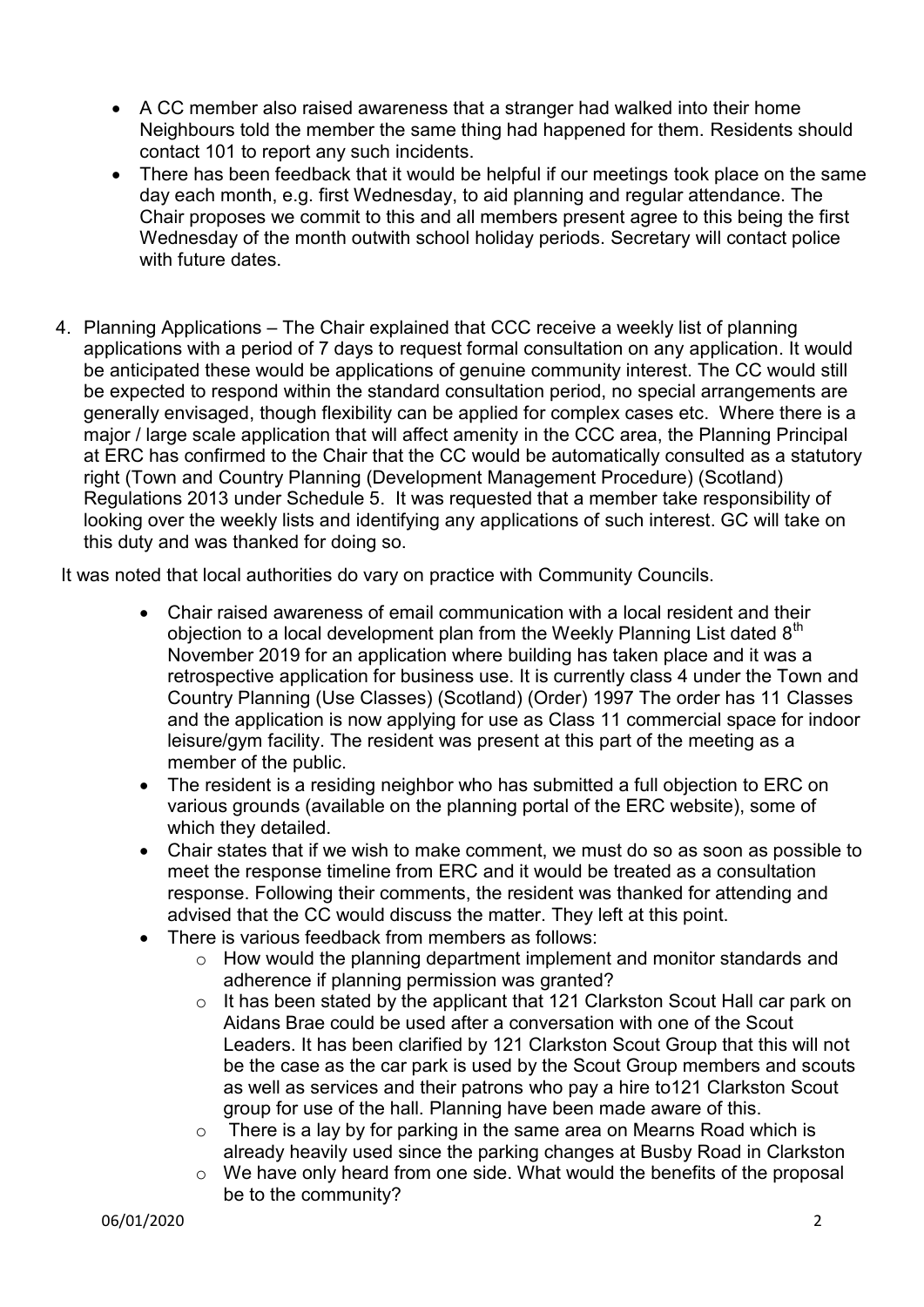CC to consider would this facility be an asset to the area? What is the community point of view for this application?

- Parking will be a potential issue
- Concern regarding change of character for area, effect on existing similar businesses operating out of local halls and other buildings – and potential precedent being set
- Potential monitoring issues if Class 11 usage is applied to the application
- Could cause displacement in local residential area

Based on a majority vote CCC will comment on the application (which will be treated as a consultation response) with our concern about a precedent being set in regard to Class 11 usage in a residential area. Action for Secretary to draft object and liaise with Chair as soon as possible to submit, due to the limited time to comment on the application.

- 5. CCC Flyers 4000 flyers printed and available for distribution. Design and layout good but may change colours around in future. Distributed at Clarkston event on 16<sup>th</sup> November 2019. Box of flyers still available. Members will continue to distribute flyers to residential houses and local churches and shops as well as the local Scouts. IB will email in a list of places that he has already distributed leaflets to. It was suggested Carolside Primary / Williamwood High could distribute in schoolbags home. The Chair clarified that schools are no longer able to distribute any information of external services or organisations due to GDPR. The Chair will look into requesting possible social media awareness through Carolside PTA and if the head teacher could briefly mention the new CCC in his regular newsletter. It was noted best to distribute flyers after  $12<sup>th</sup>$  December General Election as residents will be receiving a lot of election materials and flyer may get lost amongst them.
- 6. A Very Merry Xmas Clarkston Event very well attended event. People appeared happy to receive flyer. Some of the initial feedback about priorities included roads, parking and dog fouling. Chair will invite the Clarkston BID manager Andy Dunlop to the next CCC meeting.
- 7. Aims and Objectives for Clarkston Community Council
	- Social media communication BD has set up private Facebook group and will look into use of group or page.
	- CCC Questionnaire Chair has drafted a questionnaire and circulated to members at meeting. It was noted that other case studies of community councils around Scotland were researched as examples, for example the consultation by Pollokshields Community Council who managed to engage 400 local people and as a result delivered a one year outdoor cinema and theatre space in the local area. LA recommended that we should launch the questionnaire in January 2020, allow 3 weeks for feedback. The draft questionnaire should be circulated to all CCC members on email and with final feedback at next meeting on  $8<sup>th</sup>$  January 2020 for final approval. Purpose of the questionnaire:
		- o To ask local community about local priorities and viewpoints
		- o Engagement with all sections of the local community, groups and clubs
		- o To receive responses and local voices from the local community. A similar exercise was carried out in Drumby Crescent and was met with support with local people exchanging views. This was due to an ongoing situation during local works in 2015 to 2016 where there was a lot of traffic passing through Drumby Crescent including 43 trucks.
		- o Important to speak with local people and businesses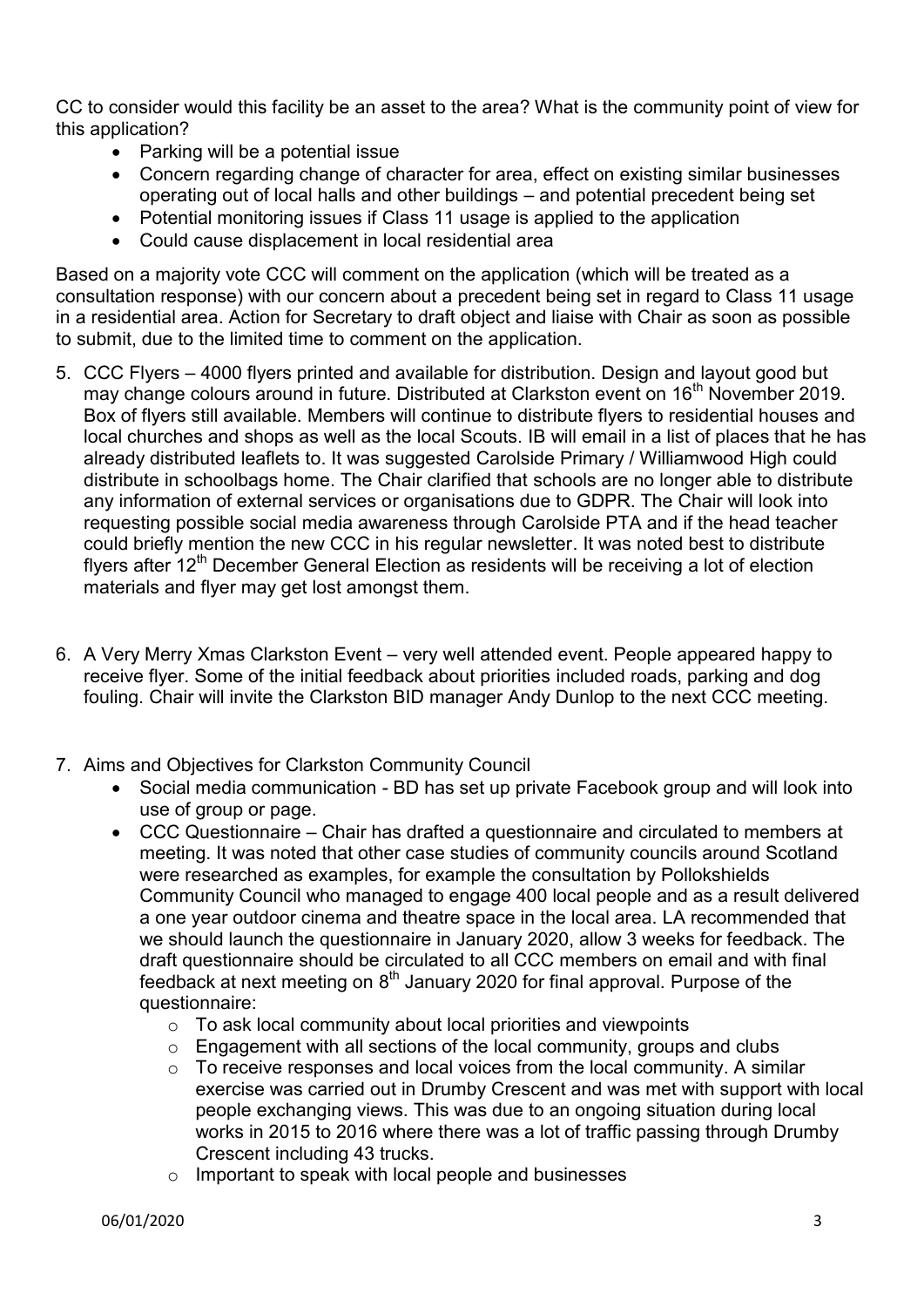- Central Community Space The Chair has been looking into the availability of a local community space and has been in contact with ERC. Chair has visited the council owned building on Busby Road next to the previous NHS building. It has 8 rooms, upper floor, disability access. The building has potential to fulfill a range of local needs. It is empty at the moment. A private developer looked into the property but declined due to no parking facilities. A community hub would require support of available grant and local funds as well as operating to sustain itself as a social enterprise. Cllr Ireland already posts funding updates on her social media, noting there is a Greggs Foundation grant available currently. Secretary states that she has background in grant funding applications and happy to help with development of proposal. There is some land at the back of the building which could lend to some outdoor project or development which the Vice Chair BD is currently looking into. Chair also visited the Include Me 2 Club which has recently acquired a building in Barrhead for the community work. GCh and IB said they could assist in reviewing the building – action; RN to request access via Cllr Ireland
- It is common practice for local authorities to pass on council buildings to local communities to use and maintain so we are hopeful this will be the case with ERC. A central space would be helpful as local council spaces in terms of schools and halls are expensive to hire. However, it will be important to determine the local desire for the building through the consultation questionnaire.
- GC fed back on research of community notice boards for CCC. No planning required for advertising if for benefit of local area. Only need permission for roads and services. There is a vacant space next to Barnardos but damaged. Suggestion to look at one of the council buildings on Busby Road or where the public toilets were previously situated. Costs are as follows; A1 on wall advert - £80 and A0 advert on wall is £110. A freestanding notice board may struggle for permission. GC to continue research.
- 8. Southside Community Magazine Article Secretary contacted a journalist for the magazine who is interested in writing a piece on CCC and replied with many questions. Chair will work on writing a piece and submit later in year once plans are more fully formed.
- 9. ERC Local Development Plan and Fairer Transport Study Response
	- LDP 2– No responses to date by CCC members. It was clarified with the upgrade to Overlee Pavilion there would be changing rooms as it is upgrading to a Sports and Family pavilion. It was also noted that local residents are aware of the land at Drumby Crescent being sold for development, nothing has been built and currently only being tested. Also the extension to Carolside Nursery would be a positive development to help cater for early years learning needs with the increase in early years hours in 2020.
	- East Renfrewshire Fairer Transport Study IB has drafted a response from his locality and will email into Secretary who will send responses from CCC.
- 10. Scottish Water Meeting Update GC liaising with Scottish Water re community payback for ongoing works. There is money in reinstatement and there is an opportunity for discussion around potential all weather sports pitch. Greg has spoken with Busby Football Club who would be happy to be involved. GC has emailed Cllr Ireland asking for contacts in Leisure and Recreation and would also like to contact Planning to discuss any ideas for reinstatement at Overlee Park. Contact with Busby Community Council has already been made.
- 11. Treasurers Report In the past month expenses paid out for leaflets printing £95. Petty cash float of £50. With regard to the bank account additional signatures are being approved by the bank. Thank you to everyone who attended the bank to complete the signatory process. Secretary was asked by Chair to look at current printing costs. Secretary prints a copy of all emails, documents and consultations sent to the CCC GMail as a hard copy for the CCC. Secretary will look at printing costs and liaise with Treasurer about expenses owed. GC will